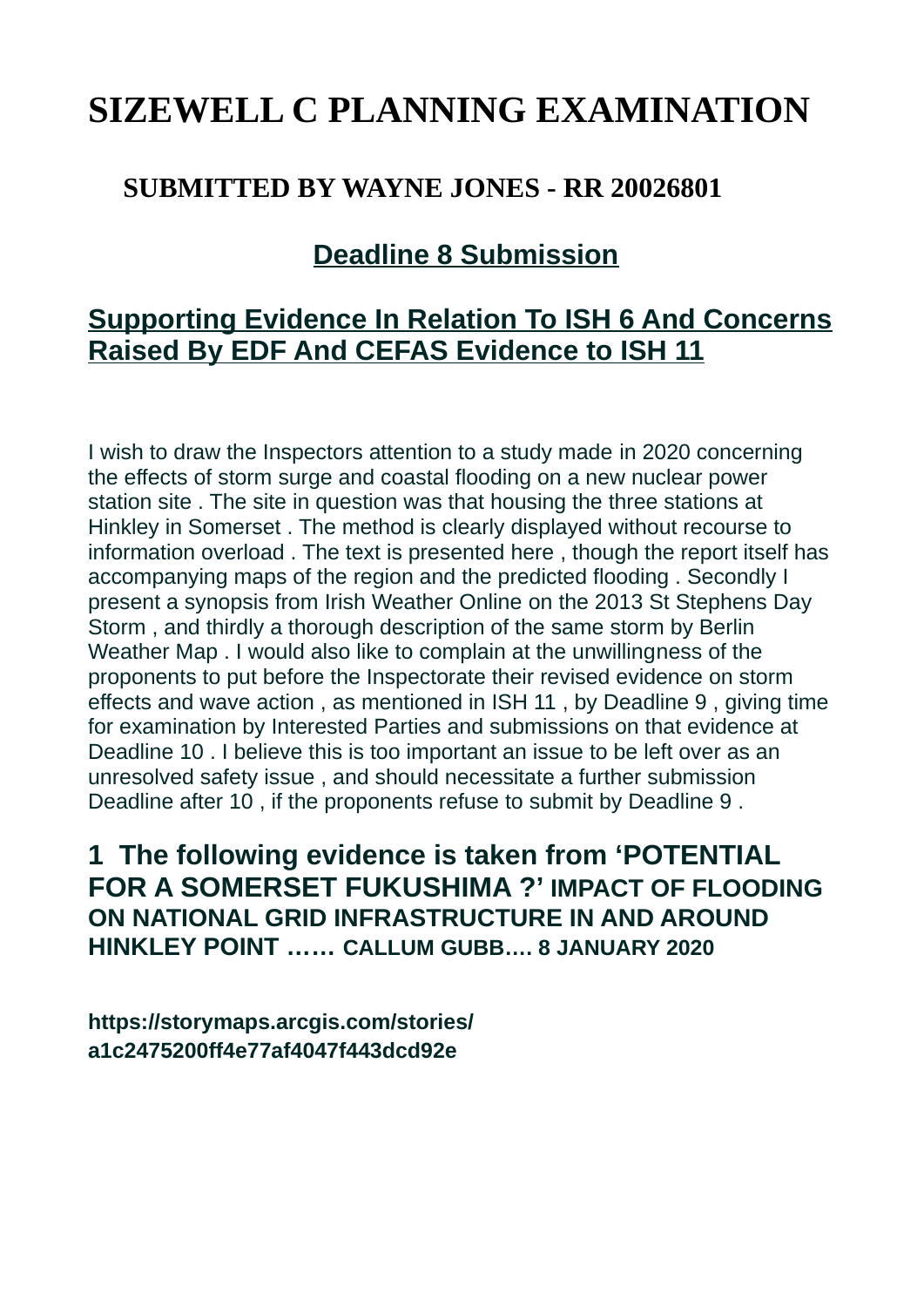# **Risks**

Despite the advantages of building on the coast, the risk of flooding, tsunami and storm surge have to be considered. A large-scale flood event could have the potential to damage the grid surrounding the facility, causing brown or blackouts in surrounding regions. In a worst case scenario floodwaters could wash contaminated materials from the plants into the surrounding area, or disrupt coolant supply to an active reactor resulting in a Level 7 nuclear accident. The latter took place at the Fukushima Daiichi Nuclear Power Plant in 2011, and the resulting disaster and cleanup effort served to highlight the importance of planning and investigations into such scenarios (Funabashi & Kitazawa, 2012). Climate change has the potential to increase flood risks due to sea-level rise and increased storm and rainfall intensity (National Grid, 2014).

This investigation attempts to assess the risk and impacts to the grid of future flooding around the nuclear facility at Hinkley Point.

#### **Historical Flooding**

Past flood events in the UK are often caused by a combination of storm surges occurring during periods of high tide, such as the spring tide (Haigh et al., 2016). This was the case in 1981 when a storm surge in conjunction with the tide resulted in the highest water levels experienced in the Bristol Channel this century and severe flooding along the north Somerset coast (Proctor & Flather, 1989). The great flood of 1607 which reached 7.74m in height and destroyed large amounts of property and farmland across the southwest was potentially also caused by a surge event, although a Tsunami is another possibility (Bryant & Haslett, 2002). Storm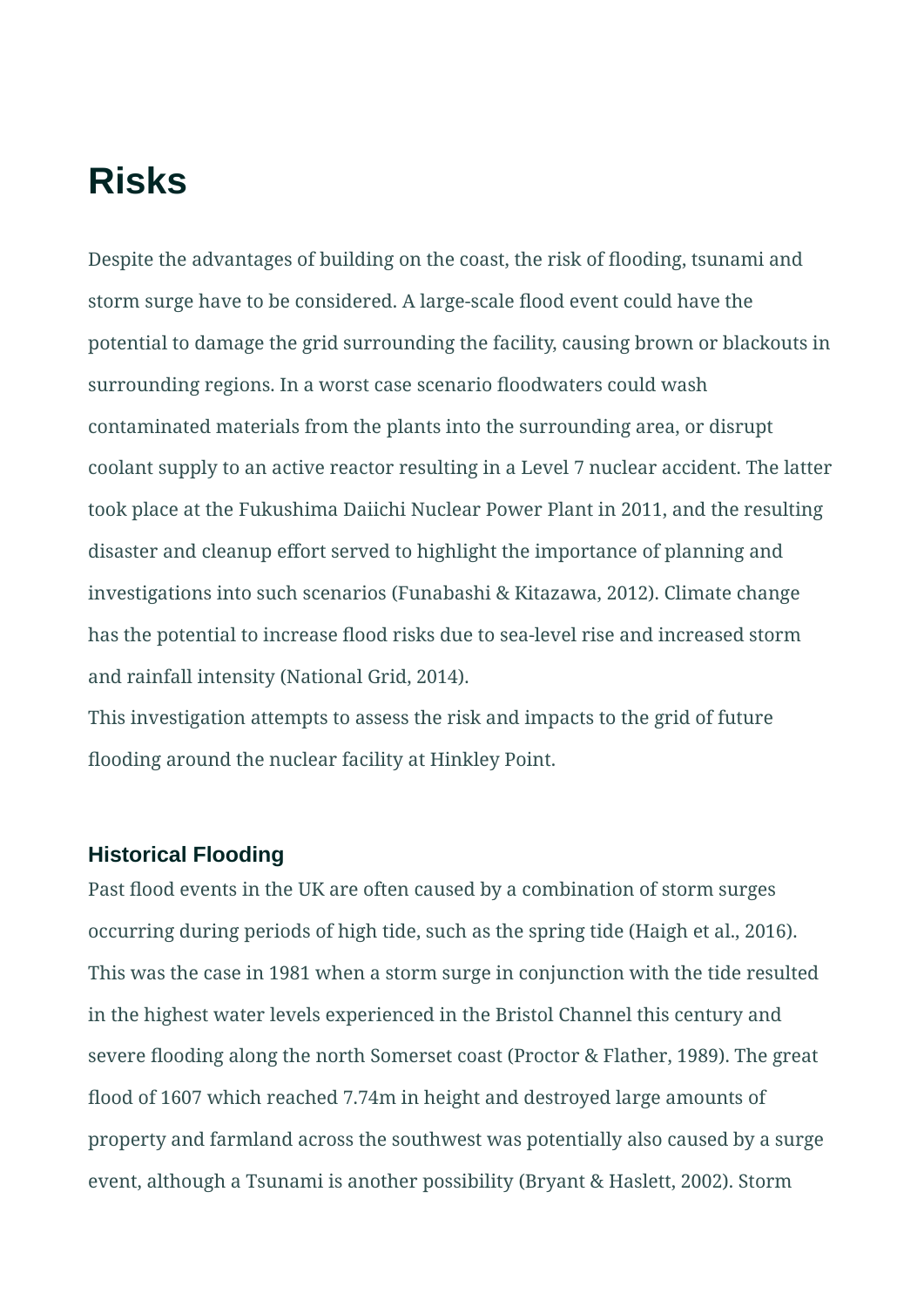surges of 1.5m-2.0m occurred during the 1981 event (Horsburgh & Horritt, 2006), while <1.0m surges are a common occurrences (NTSLF, 2020).

#### **Rising Sea Level**

Rising sea levels pose a significant threat to coastal communities and infrastructure. While IPCC reports detail that mean sea level will increase due to melting land-ice and the thermal expansion of oceans this is not a uniform process. Localised effects such as coastal topography and the shifting of the crust following the last ice age have significant effects on local sea-level changes (Grinsted et al., 2015). Sea level rise by 2100 under the RCP8.5 high emissions scenario was modelled by (Grinsted et al., 2015), taking into account localised effects. The median value for the Cardiff area was used in flooding scenarios 2 and 3 (0.77m). Tidal effects were taken into account using data from the National Tidal and Sea Level Facility.

## **Method**

#### **Scenarios**

- Three water-level scenarios were chosen for investigation:
- Scenario 1 was 7.43m,

This was calculated from the Mean high-water at spring tide (11.83m), plus a 1.5m storm surge, minus the Chart-ordinance datum conversion for the area (5.9m)

• Scenario 2 was 8.2m,

This was identical to Scenario 1 but taking into account the predicted 0.77m sea level rise.

• Scenario 3 was 11.52m,

This is a worse case scenario using the highest tide since 2008 (14.65m) plus a 2m storm surge and the 0.77m sea level rise, minus the 5.9m datum conversion.

• All tide and surge values are for Hinkley point and taken from the National Tidal and Sea Level Facility database.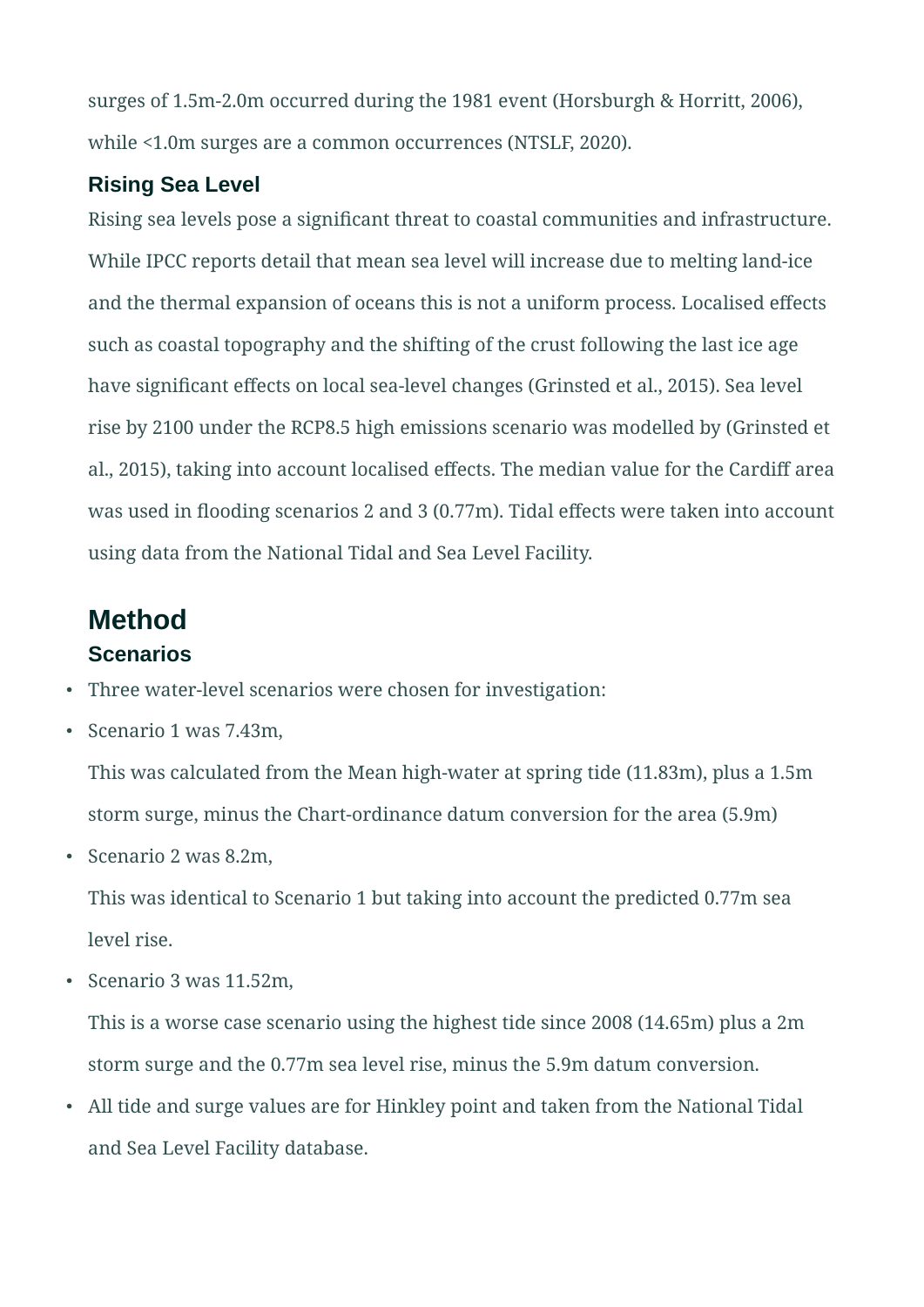#### **Process**

- OS topography data for the study area (figure 1) around Hinkley was obtained from Digimap's Ordnance Survey Collection.
- Shape file assets detailing national grid towers, over head lines, and substations were obtained from the national grid website (network and assets).
- The OS topography data was set to a classified symbology, with scenario water levels as class 1 and remaining land as class 2
- By changing the max value of class 1, three water level scenarios are created and converted to a raster form.
- National grid shapefile assets are clipped for analysis based on floodwater extent.

Flood Scenario 1 results in the flooding of 92 transmission towers carrying 31.1km of over head lines and one transformer substation is submerged. However Hinkley point A, B and C remain above-water, due to their position on raised ground its probably that no nuclear material is released and an emergency shutdown could be performed using the backup generators if necessary.

Flood Scenario 2 results in the flooding of 97 transmission towers carrying 32.7km of over head lines and one transformer substation is submerged. However Hinkley point A, B and C remain above-water.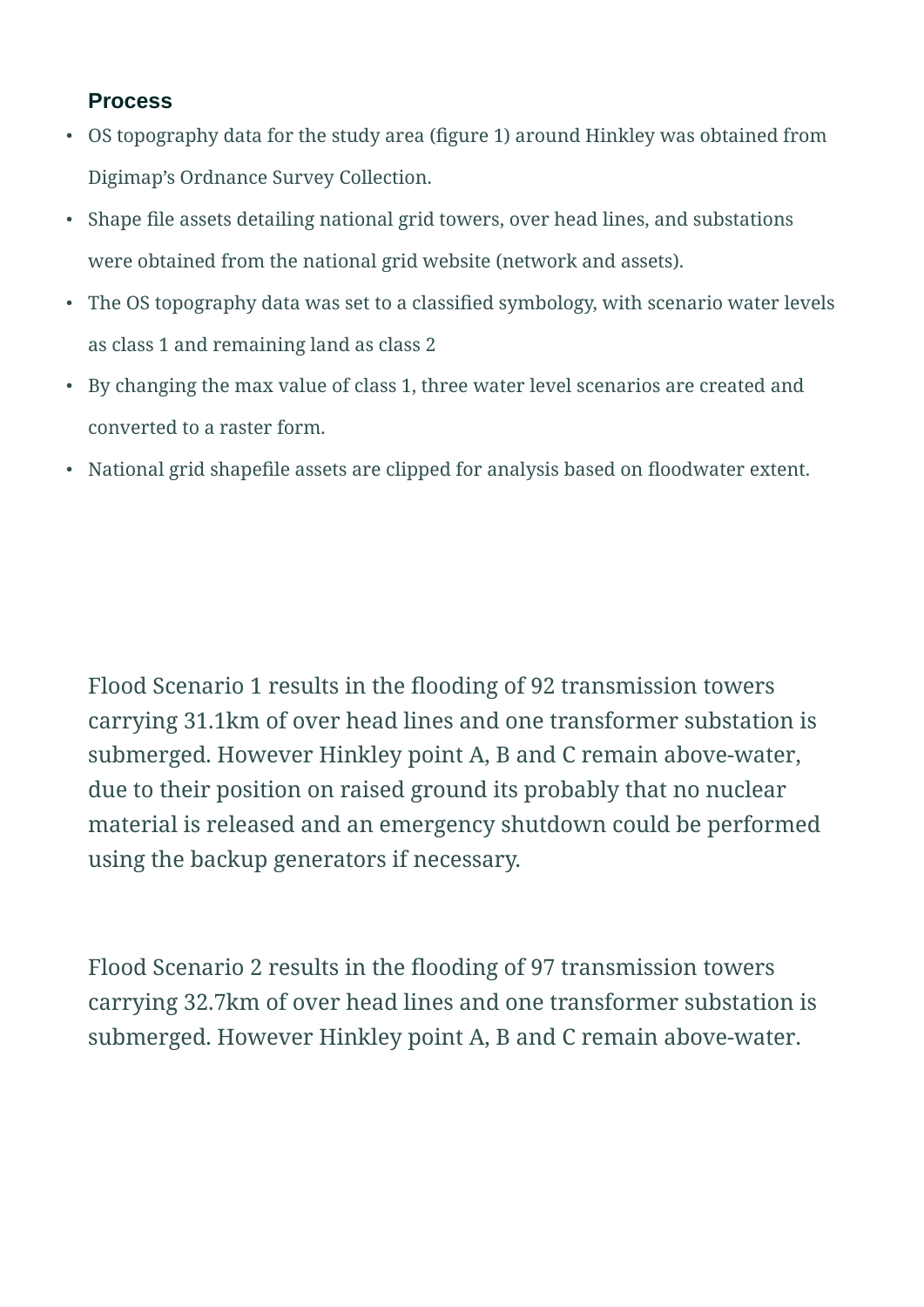Flood Scenario 3 results in the flooding of 106 transmission towers carrying 35.7km of over head lines and two transformer substations are submerged, this includes one substation at Hinkley. The Hinkley site also is partly submerged, along with 325km of road, limiting logistics and transport in the area. It is possible in this scenario that floodwaters become contaminated with radioactive material, and there is potential for a Level 7 incident to occur, if a loss of cooling to the Hinkley C reactor were to take place (it is assumed that by this point Hinkley B is offline).

### **Conclusion**

All three scenarios represent severe flooding events. Scenario 1 has a water level similar to that during the great flood of 1607 (Bryant & Haslett, 2002), while 2 and three are both more severe due to higher base sea-levels. In all scenarios the flooded area loses power due to the flooding of the local transformer substation, and multiple towers are likely to be damaged by the floodwaters. Pylon foundations can be washed away and over head lines bought down by falling towers, this can result in power cuts and brownouts for areas not affected by the flood, as well as a high cost in infrastructure damage (Troccoli, 2010).

However the likelihood of a level 7 nuclear incident is difficult to predict. The UK met office should be able to provide advanced warning of such a surge allowing Hinkley to take precautions (NTSLF, 2020). In addition feedback from Fukushima has further improved safety standards for reactors, resulting in Hinkley C housing multiple backup safety systems, including diesel generators in watertight compartments as well as emergency pumps (EDF, 2020). The flooding investigation undertaken also does not take into consideration fixed flood defences such as walls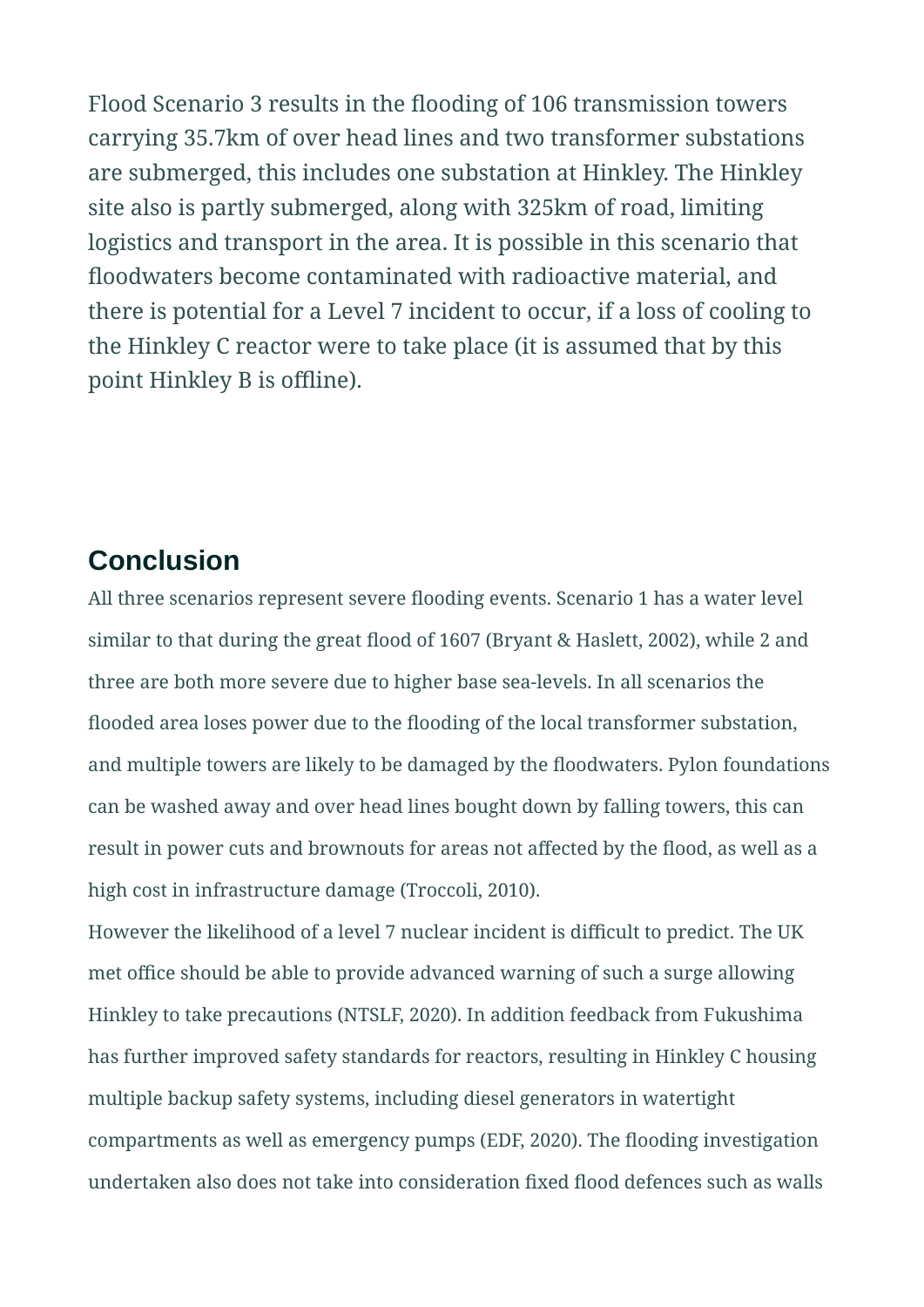which are deployed throughout the region. The study also does not take into account the flow of water inland from the sea and around localised structures, soils, vegetation and topography as it only a basic assessment of land height. This is something to improve on in a future study.

**Notes by Wayne Jones : The scenario used by Gubb differs from my own realistic scenario in that I believe a 2 metre expected rise in sea level by the year 2100 would more appropriately cover all future changes in scenario , instead of the 0.77 metres used in this study . I also add 0.5 metres for predicted tidal height increase over and above the highest tidal value given for any given site , in relation to the effect on the tide of the 2 metre sea level increase itself . I do not think the impact of a storm would result in anything like a level 7 accident , but I believe the ability of this power station to function in a normal event sequence as EDF's evidence suggests , will likely be continually compromised . Lessons here must be applied to Sizewell C and I refute the idea that EPR's have safety designs that would make a Fukushima type accident** impossible **, except for waterproofing of emergency generators and pumping equipment , though generators require exhaust emission and high wind can be a hazzard as can clogging by debris such as seaweed . It is the general damage to ancillary site structures that will increase cost and make decommissioning more hazzardous . Again , site drainage would be compromised by heavy rainfall associated with storm activity , and the site could be semi-permanently flooded .**

**2 St. Stephen's Day 2013 Storm Erich** 

**https://irishweatheronline.wordpress.com/2013/12/26/st-stephens-day-2013-stormerich/**

[December 26, 2013](https://irishweatheronline.wordpress.com/2013/12/26/st-stephens-day-2013-storm-erich/) [fergalt](https://irishweatheronline.wordpress.com/author/fergalt/) [Climate of Ireland](https://irishweatheronline.wordpress.com/category/climate-of-ireland/), [How weather works,](https://irishweatheronline.wordpress.com/category/how-weather-works/) [News](https://irishweatheronline.wordpress.com/category/news/) [Atlantic](https://irishweatheronline.wordpress.com/tag/atlantic/), [cyclone,](https://irishweatheronline.wordpress.com/tag/cyclone/) [Erich](https://irishweatheronline.wordpress.com/tag/erich/), [St.](https://irishweatheronline.wordpress.com/tag/st-stephens-day-2013/)  [Stephen's Day 2013](https://irishweatheronline.wordpress.com/tag/st-stephens-day-2013/), [storm](https://irishweatheronline.wordpress.com/tag/storm/)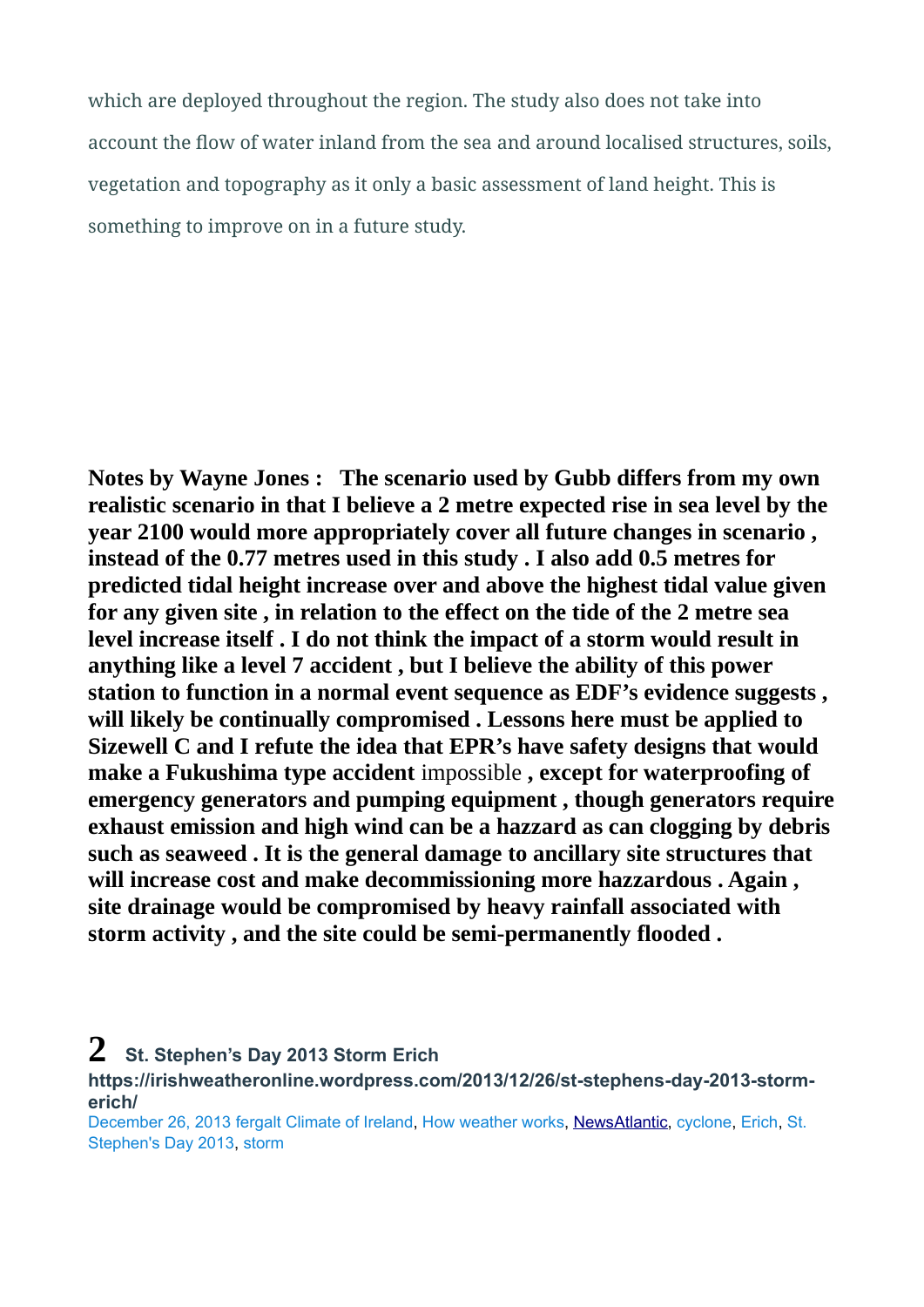**The turkey's now no more than a sorry carcass, while the recycling bin's full to the brim with waste packaging. We're all in lazy mode as we wake up to a bright, crisp St. Stephen's morning, vowing to walk off yesterday's spuds when you get a chance later on this evening. Well go right now, as there's one hell of a storm on the way tonight and tomorrow!**

This is a serious system, stronger than those storms of late, and one to possibly challenge that of St. Stephen's Day 1998. Erich, as named by the German [Wetterpate](http://www.met.fu-berlin.de/adopt-a-vortex/tief2014/) group, is rapidly developing and racing towards Ireland, to arrive later this evening. The first rain bands are already affecting western fringes, and will spread eastwards to remaining parts after sunset. Sizeable rainfall and sodden ground could lead to localised flooding overnight, but the real headline looks to be the wind. And lots of it. South to southwesterly winds could top 150 km/h in exposed western and southern coastal districts, with 100-130 km/h gusts elsewhere. [Met Éireann](http://www.met.ie/nationalwarnings/default.asp) have issued a Red Warning for counties in the south, and and an Orange Warning for the rest of the country.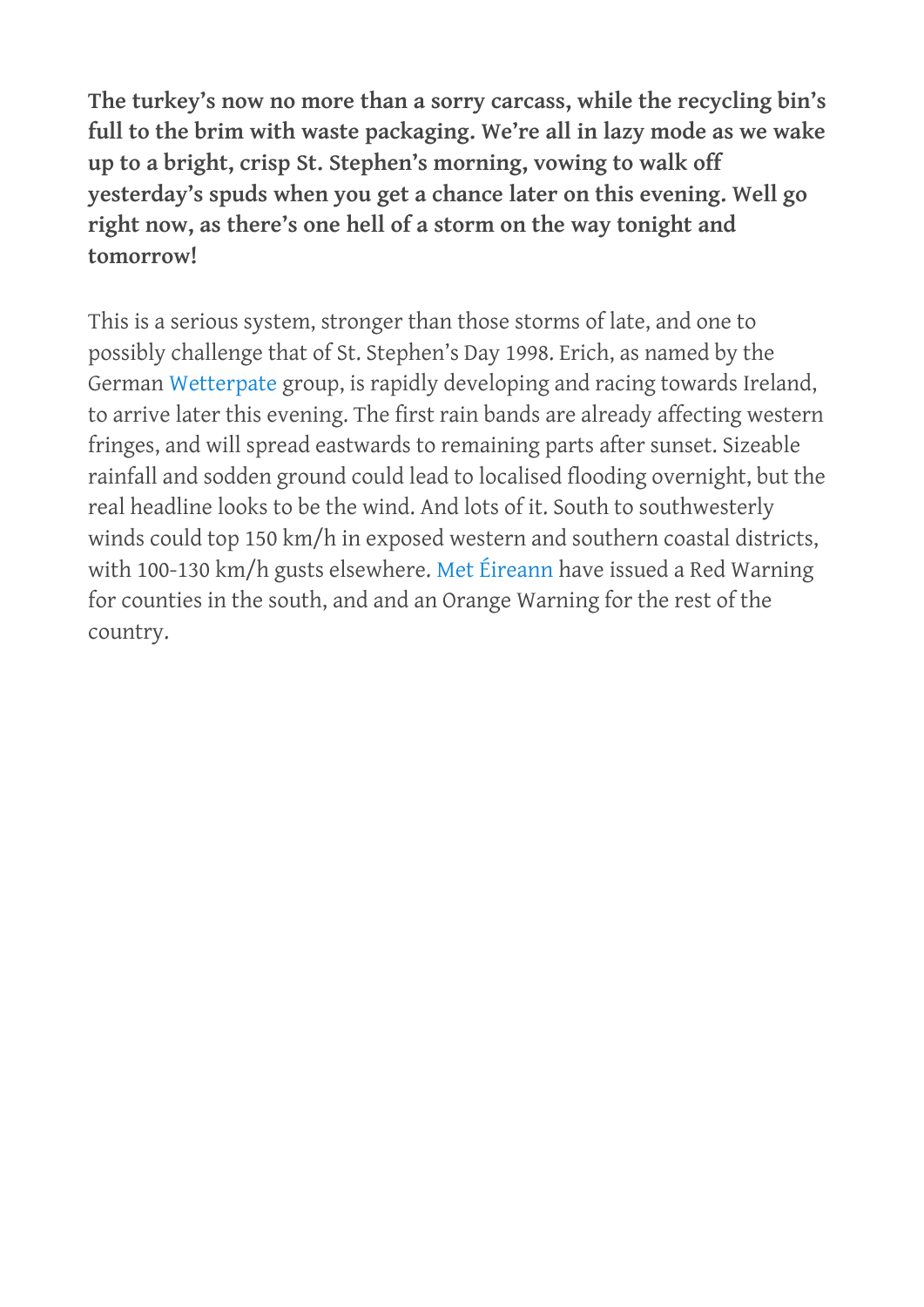

Storm Erich at 1200 GMT, 26 December 2013.

The [Airmass RGB](http://oiswww.eumetsat.org/IPPS/html/MSG/RGB/AIRMASS/WESTERNEUROPE/index.htm) satellite image above shows Erich as it was at 1200 GMT today. Overlaid are the ECMWF model surface pressure and 300 hPa windfields. This one image shows why Erich is rapidly deepening and heading our way. The surface low (black) is located just under the Left Front Quadrant of the 80 m/s+ (155 knots/288 km/hr+) jet streak (yellow contours). This setup leads to mass upward motion of the air, leading to a lowering of the surface pressure (a bit like holding a vacuum-cleaner nozzle a few centimetres above the floor). As long as this forcing from above is there the pressure will continue to fall at the surface, tightening those isobars and increasing the wind-speeds. Upper dynamics mean that gusts will be stronger with this system than with those of the past two weeks, so take no chances.

The centre of the low will track just off the Donegal coast overnight and continue on over Scotland tomorrow. As it does so winds will veer to a more westerly direction but will continue strong throughout much of the daylight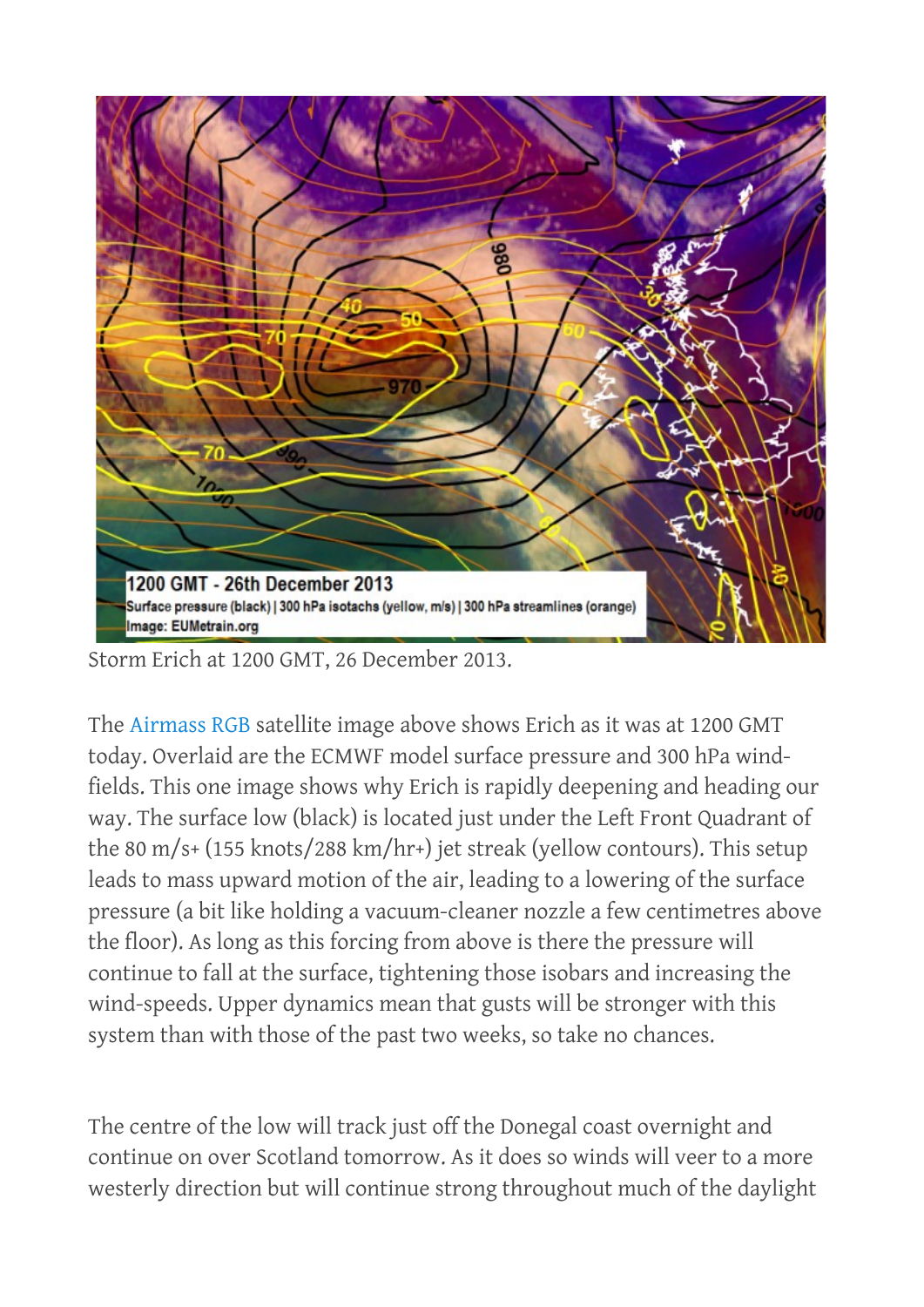hours Friday, dragging in showers of rain, hail and sleet/snow in off the Atlantic.

Travel should not be undertaken unless completely necessary. Expect delays to flights from the main airports. Stay in touch with our Facebook page for updates by Peter through the night.

Fergal – IWO

**3**

## **ERICH low pressure area (baptized on December 25, 2013)**

On December 24, 2013, a low pressure area was created southwest of Newfoundland. This shifted to the east and began to deepen. Since the low was supposed to influence the weather in Central Europe, it was christened ERICH the following day. On the day of the christening, the low ERICH was with a core pressure of about 1004 hPa south of Newfoundland. The warm front of the deep ERICH ran a few hundred kilometers in a northeasterly direction, whereas the cold front west of the deep center was also a few hundred kilometers long. By the next day at 01:00 CET, the ERICH cyclone had shifted about 1500 km further to the northeast and was now located centrally between North America and Europe on the North Atlantic at a little below 980 hPa. Due to the still existing strong temperature contrast, the low ERICH intensified to the storm and shifted quickly in an easterly direction controlled by the current at a height of about 5.5 km. Since the cold front is always faster than the warm front, the area between the aforementioned fronts - the so-called warm air sector - became increasingly narrow. The very long warm front of the eddy reached in a south-easterly direction off the coast of Morocco and the cold front ran in a south-westerly direction to the east of the Bermuda Islands. On December 27th the vortex ERICH, which has now grown into a hurricane, reached the British Isles. The core pressure had deepened again very strongly and had its lowest value of just under 950 hPa at 01:00 CET. The occlusion , a mixed front of warm and cold fronts, ran north around the low center, which can be found a few hundred kilometers northwest of Ireland was. At the point of occlusion , the mixed front split into the warm front extending across the Strait of Gibraltar and the cold front extending far to the southwest across the Azores. Due to the strong contrasts in air pressure near the center, the wind on the British Isles was particularly strong in the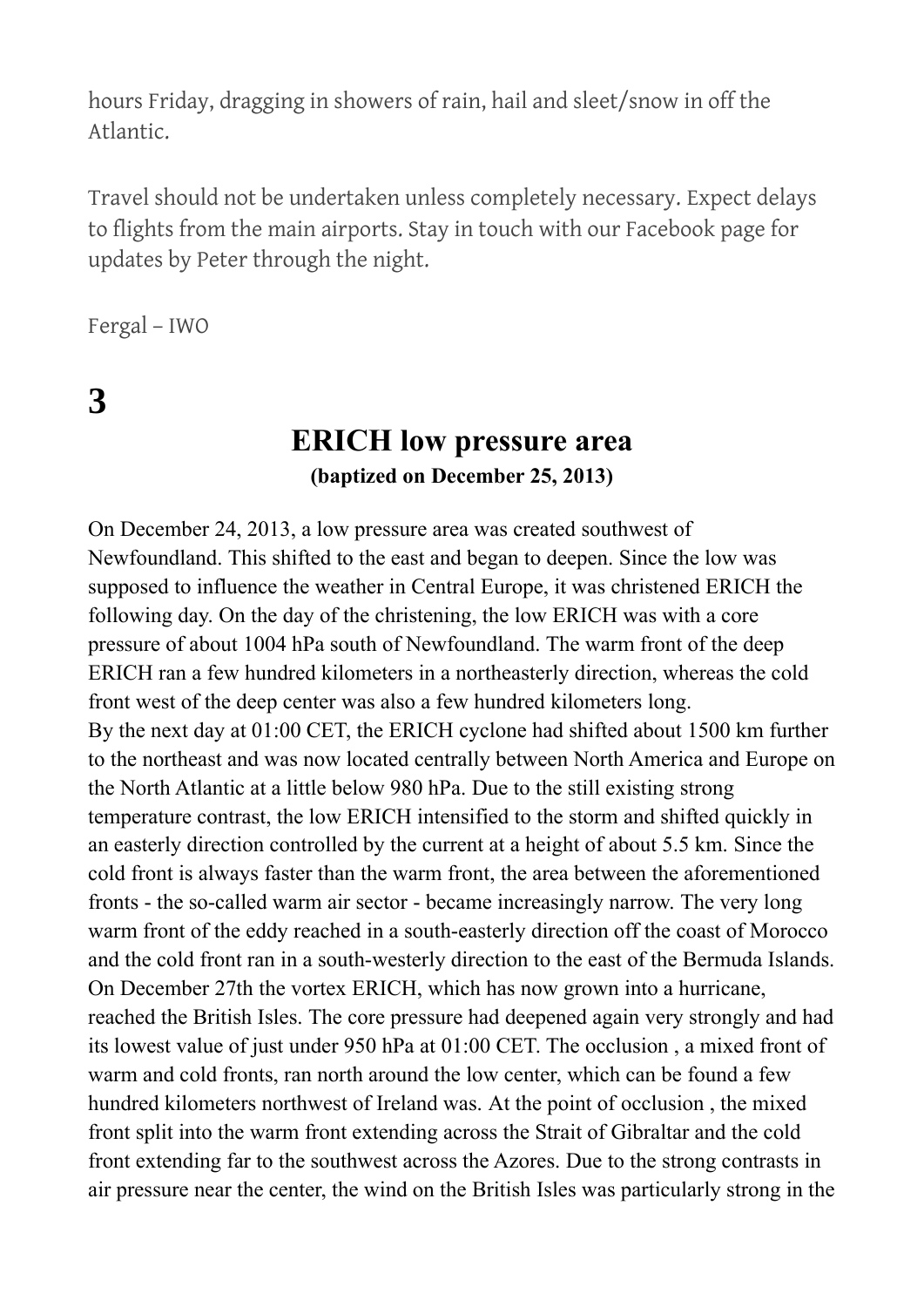mountains, as the ground friction decreases sharply in the higher layers of the air. On the ScottishCairngorm Mountains at 1245 m above sea level, a hurricane gust of 183 km / h was measured. At 3 a.m. CET, the hurricane force was finally reached there even in the mean wind. But strong hurricane gusts were also reported from the west coasts of Great Britain and Ireland. Wind speeds of 133 km / h were recorded at the Irish stations at Mace Head and in Sherkin Island. On the Welsh coast, it was 165 km / h in Aberdaron and 152 km / h in Capel Curigalso reached the hurricane strength. In the inland, the wind reached storm strengths of around 70 to 100 km / h in many places, and precipitation was recorded at the same time. Up to 07:00 CET, precipitation sums of 22 mm in the southwest of Ireland, mainly caused by deep ERICH, were measured in Valentia, and in Bournemouth , on the English Channel, it was 11 mm. Widespread rain fell about 5 to 10 mm in the British Isles. The temperature in Spain reached maximum temperatures of up to 20.9 ° C in Bilbao and 21.1  $\degree$  C in Santander due to the approach of warm air masses from the southwest before the arrival of the cold front.

By the following day, the ERICH hurricane began to fill up slowly. At 01:00 CET it was over the Shetland Islands with a core pressure of around 956 hPa. The elongated occlusion ran circularly from the core to over southeast Sweden, where it was divided into a short warm front extending to northern Poland and a cold front extending over northern Germany. The wind dropped significantly over the British Isles compared to the previous day. So only the top stations Cairngorm Mountains and Cairnwell recordedHurricane gusts of up to 150 km / h or 128 km / h. In the lower altitudes, even directly on the coast, often only maximum peak gusts of 50 to 80 km / h were registered during the day. In Norway, however, the wind increased significantly. In Krakenes , a lighthouse located directly on the coast, gusts of up to 137 km / h were reported. Elsewhere the wind only blew at gale force, for example in the city of Bergen at 83 km / h. Due to a flat wave over Western Europe, the ERICH vortex caused high amounts of precipitation in some cases. In northern France, for example, more than 30 mm of rain was registered in 24 hours up to 7 a.m., including in Santiano, Spainfell over 30 mm of precipitation. In Germany, the traffic jam in the Black Forest recorded 23 mm in Freudenstadt and 27 mm in Emmendingen in 12 hours until 7 p.m. At the same time, a temperature of  $10^{\circ}$  C to  $12^{\circ}$  C was measured in front of the cold front, which meant a temperature increase of around 2 to 3 degrees compared to the previous day, especially in eastern Germany. Behind the front it cooled down to about  $7 \degree$  C.

On December 29th At 01:00 am, the low pressure area ERICH with a center pressure of around 974 hPa was a few kilometers off the coast of central Norway. The vertebra had one occlusion reaching as far as Scotland and another that extended to the point of occlusion over northern Norway. From there, a warm front lay over the Russian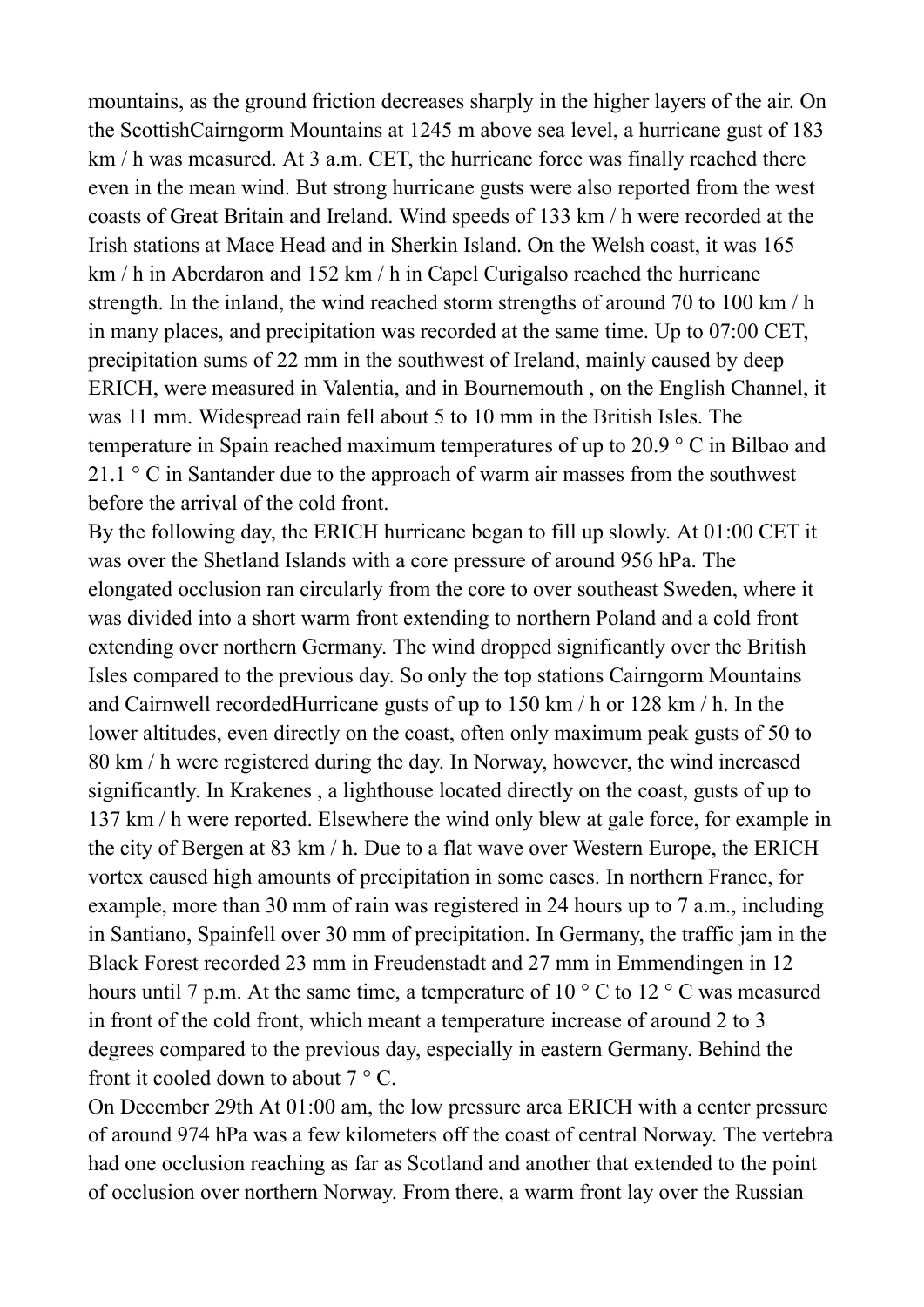Kola Peninsula, which extended over the Ural Mountains. The hardly shifting cold front had a north-south orientation, it was over Finland and the Baltic States and ended over Poland. In Suomussalmi Pesio , Finland, a total of 8 mm of precipitation was recorded in 24 hours up to 07:00 CET, as was the case in Pärnu, Estonia. With a few exceptions, the 24-hour rain sums were mostly less than 5 mm. The wind also decreased significantly in Norway, so that gusts of up to 86 km / h as measured in Lindesnes , the southernmost town in Norway, occurred. On the back of the cold front, warmed maritime polar air flowed in over Germany, which ensured mild daily highs of around  $6^\circ$  C to  $8^\circ$  C. As usual for this air mass, permafrost prevailed in the highest low mountain ranges. At times sunshine prevailed and provided up to 5 hours of sunshine, especially in Saxony and Thuringia. The ERICH vortex shifted further to the northeast until the following day at 01:00 CET, weakening, so that it could now be found over northern Norway at a little below 990 hPa. The occlusion extended from the deep core to a little south of the Norwegian island of Jan Mayen . The day before, a partial depression had formed at the occlusion point, which was south of Novaya Zemlya. The two cyclones were with a second occlusion connected with each other. The still young marginal depression caused rain and sometimes also snowfall in the northern Ural Mountains. However, behind the fronts of the partial low, the strong westerly current caused warming, so that in large parts of western Russia there was no snow cover at the end of December. In Kandalaksa, Russia4 mm of rain were reported in 24 hours up to 7 a.m., in Saint Petersburg 10 mm of rain in the same period. In the area of the partial low, the total precipitation seldom exceeded 2 mm. The mild temperatures were also noticeable at night. In Saint Petersburg, for example, it did not cool below 4 ° C at 01:00 CET. In front of the front system of the partial low, however, air masses with temperatures of -17  $\degree$  C to -33  $\degree$  C were brought in with an easterly to southeastern current, but behind the front the temperature rose in many places in the positive range. That means a large temperature difference over a few hundred kilometers. On the last day of 2013 at 01:00 CET, the low pressure area ERICH was at around 998 hPa just east of the Urals above the West Siberian lowlands. The vertebra, meanwhile reconnected to its marginal depth, had two occlusions . The western of the two mixed fronts reached across the White Sea as far as Lapland. The other occlusion ran to the east outside the display area of the Berlin weather map. At the top, a warm front extending from the center to the south-east and a cold front extending from the core to the south-west also belonged to the front system of the low. In the warm sector at high altitude, temperatures reached 850 hPa, which corresponds to about 1500 m altitude, up to  $0^{\circ}$  C, which is not common at this time of the year in Western Siberia. Significantly negative 850 hPa temperatures were again brought up behind the high altitude cold front. In the warm sector of the low, at